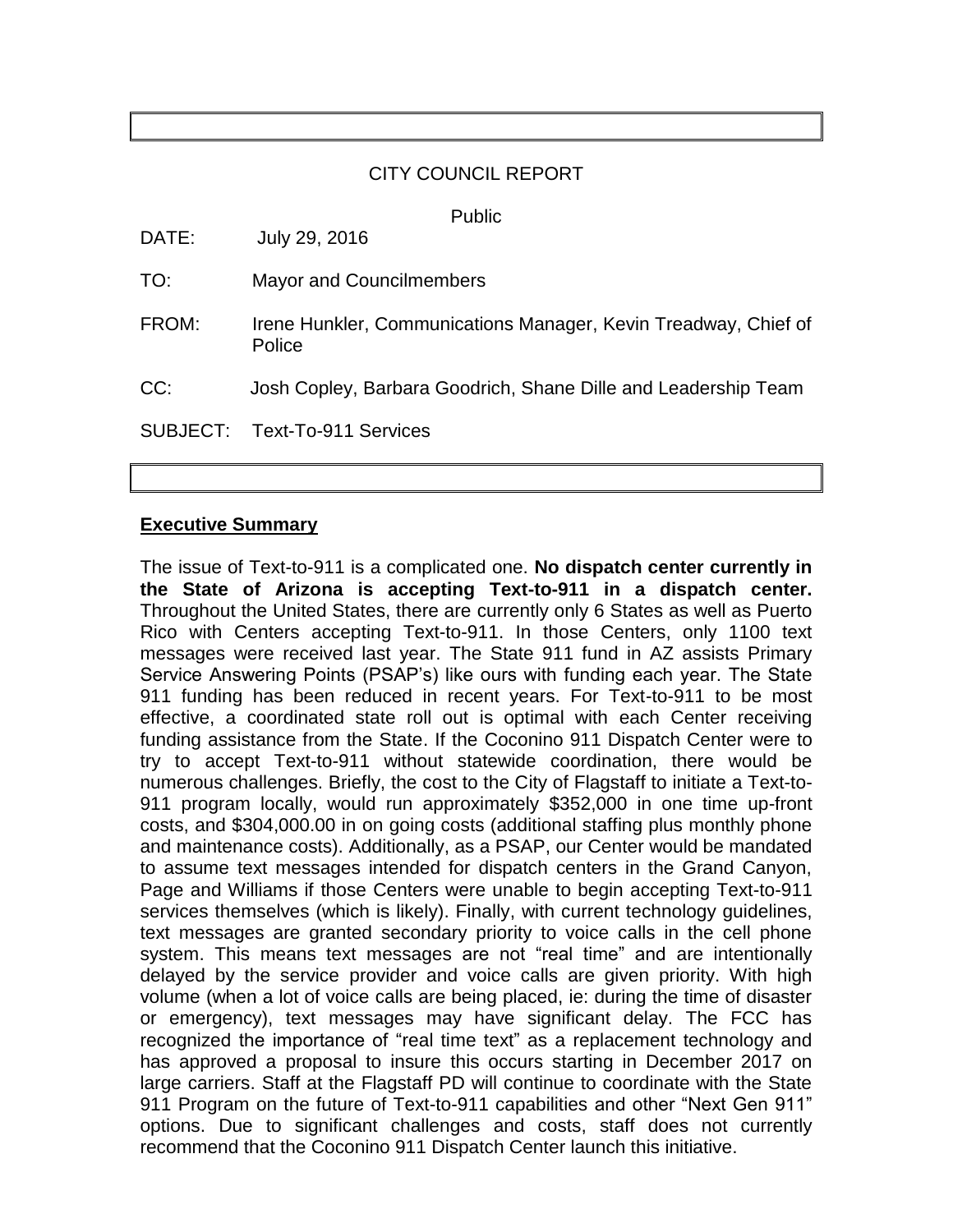## **Background**

In 2014, the FPD Emergency Communications staff participated in the completion of the Coconino 911 re-addressing project. This multi-year project was designed to bring Coconino County into address compliance in anticipation of Wireless Phase I/II. Wireless Phase I/II is an enhanced 911 service that allows for information regarding the 911 call and the 911 caller to be passed to the 911 center. The information passed to the 911 center is contingent on the type of information that is able to be collected at the time of and for the duration of the 911 call. Information regarding the 911 call can be delivered to the 911 center with two types of service: Wireless Phase I (WPH1) or Wireless Phase II (WPH2). Wireless Phase I provides important information such as the callback number of the 911 caller and the location of the cell tower that received the 911 call. Wireless Phase II provides the same information as a Wireless Phase I call but also provides the approximate location of the 911 caller by latitude/longitude. While location-based routing is available, today's environment only supports Wireless Phase I delivery based on the cell site and sector. While a more precise location may be available, it is carrier and/or vendor implementation specific and may not apply to all 911 requests. The project was completed and Phase II 911 was turned up on August 13, 2014 in the Coconino 911 Center.

On August 8, 2014, the Federal Communications Commission (FCC) adopted an order requiring all wireless carriers and providers of interconnected text messaging applications to deliver emergency texts to the Public Safety Answering Point, (PSAP's) that requests them. As with Wireless Phase II, Textto-911 services are treated as a requested service, generally from a PSAP to the wireless carrier through the request for service process. The criteria for deployment of Text-to-911 services will be dependent upon the readiness of the county as well as the availability of Arizona State 911 funds.

Starting in the FY 2012 budget, funding limitations within the State 911 fund were experienced, limiting the ability to provide 911 services. In order to continue to provide necessary 911 services, a Modified Wireless Phase II deployment was instituted throughout the state of Arizona. A Modified Wireless Phase II deployment occurs when only Wireless Service Providers (WSP) who will not seek cost recovery from the State 911 fund are included in the Phase II Request for Service.

Due to the continued funding limitations within the State 911 Fund, the authorization of funds for the deployment of and continued support of Text-to-911 services must be sought and approved by the Arizona 911 Program prior to the initiation of a deployment project. Without the funding from State 911, the cost to the City of Flagstaff for CenturyLink to implement Text-to-911 for a 12-month contract would be approximately \$12,665.25. Thereafter, the cost would be \$555.75 per month.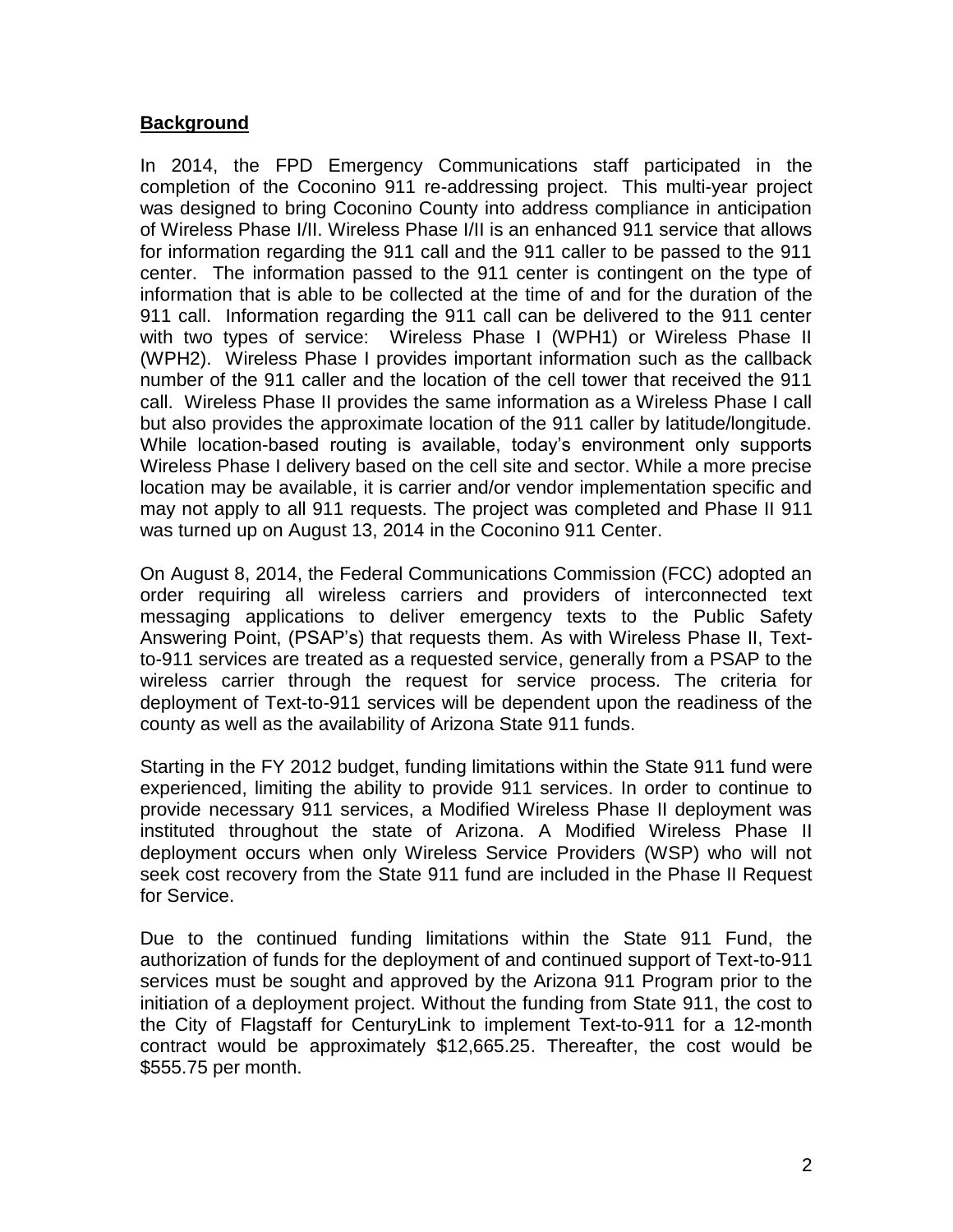## **Key Issues to Be Considered in Implementing Text to 911 in Flagstaff**

- There are no PSAP's currently within the State of Arizona who have deployed Text-to-911.There are only 7 states with Centers currently nation-wide accepting text messages, (it is unknown how many Centers there are). In those Centers, it appears the primary intent currently is to utilize the text messages in place of the TTY system for those citizens hard of hearing. To be clear, our dispatch center utilizes a TTY line and it is functioning as intended. Our understanding is agencies currently using text capabilities are telling their communities not to utilize text messaging for calls for service or 911. Only 1100 texts across all of those Centers in the 6 states and Puerto Rico were received in the last year.
- If the other PSAP's within the Coconino 911 System (Williams Police Department, Grand Canyon National Park, and Page Police Department) are not able or willing to turn up Text-to-911 without funding assistance from State 911, it will be mandated that our Center (the Coconino PSAP) accept and handle the call load of Text-to-911 for the entire county. In other words, if we accept it and the others don't, we will have to start accepting text messages for calls in Grand Canyon, Page and Williams, and relay this information to those centers for dispatching.
- Best practice is to identify a "back up" agency that is able to accept Textto-911 messages in the event of an evacuation of our Communications Center or a 911 outage. (The Department of Public Safety – Flagstaff District is our back up agency for voice-based 911 services). Without a "back up" agency capable of accepting text messages, if our Center went down anyone sending a text message would receive a bounce back message advising them "please make a voice call to 911-there is no text service to 911 available at this time". This would cause an obvious delay in emergency services.
- Cost recovery: The four major carriers, Verizon, AT&T, Sprint and T-Mobile continue to waive their cost recovery fees for cellular 911 services. However, **if** other Wireless Service Providers are deployed and seek cost recovery, the burden for payment will fall on the City of Flagstaff.
- Employees: With the influx of 911 calls to the Communications Center via text message we estimate will require at least five additional employees. (4 Emergency Communications Specialists (ECS) and 1 Emergency Communications Specialist Supervisor (ECSS)). These additional employees would be necessary to effectively "monitor" text messages received so that these are responded to immediately, without the distraction of monitoring voice phone traffic as well. The additional employees would also be necessary to receive the text messages received in Williams, Grand Canyon and Page under our obligations as a PSAP if those Centers are unable to begin accepting text messages as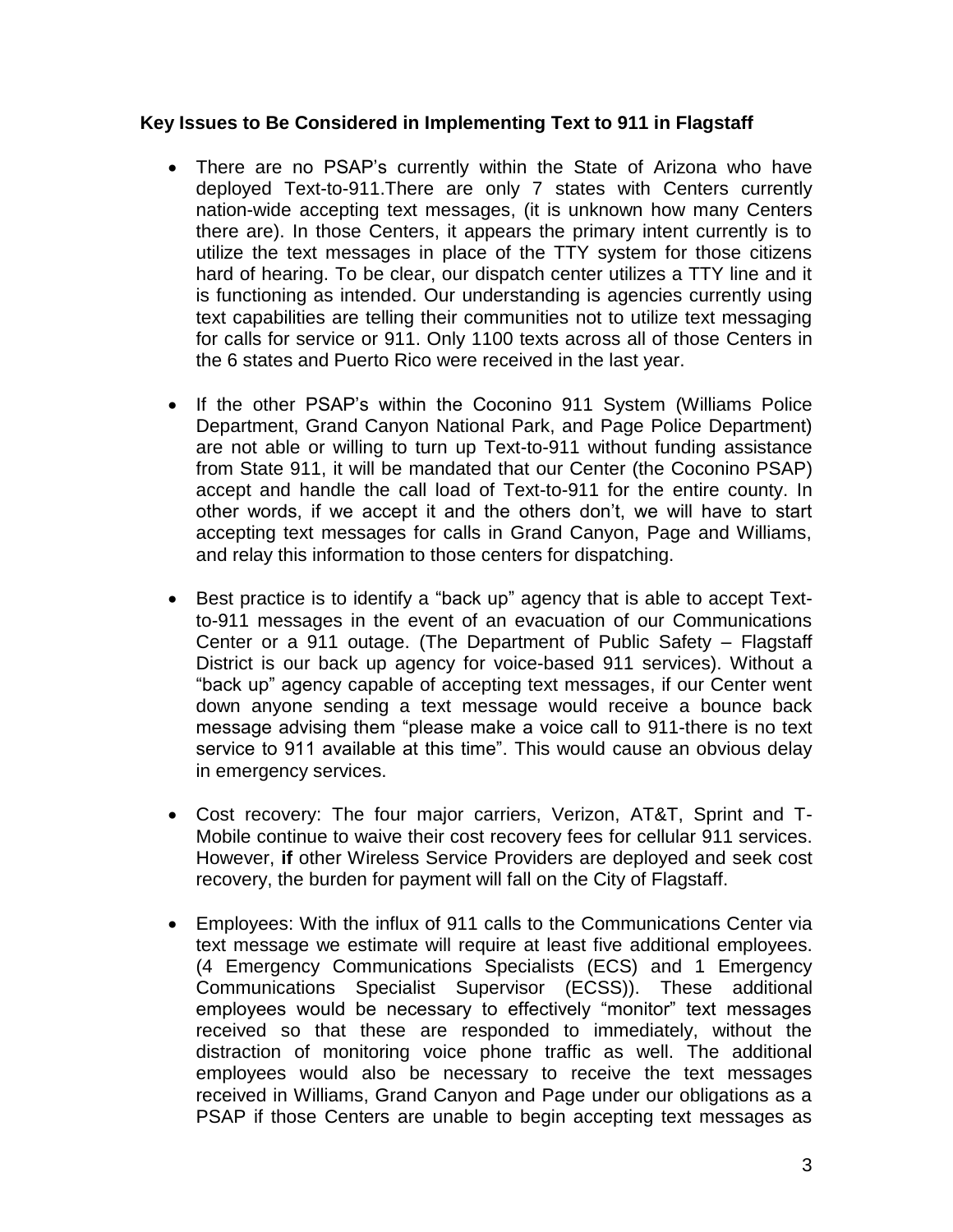well. Including the burden rate, these employees would cost the City of Flagstaff approximately \$288,000.00 annually.

• In order to accommodate the additional ECS and ECSS, an estimated two additional consoles would be needed and must include Computer Aided Dispatch (CAD) software, and radio systems. This would require an expansion or at the very least a remodel of the Communications Center. The cost for this remodel is unknown at this time, but would likely be at minimum \$100,000.00.

The cost for the consoles and radio equipment are the responsibility of the City of Flagstaff. As the State 911 funds are limited, the cost for all 911 equipment would revert to the City of Flagstaff. As quoted from the State 911 Program, two 911 consoles would cost the City of Flagstaff approximately a one-time fee of \$120,000 and approximately \$760.00 per month for on-going maintenance fees.

- Time Delay: Text messages are not delivered to its recipient in the same manner as a voice call. Texting was designed as a secondary service within a carrier's network while voice traffic remains the primary service. As a secondary service, text messaging utilizes the carrier's signaling channels and other resources when they are not being used for voice calls, essentially storing the message until network resources are available, then forwarding the text message on to its recipient. This may cause a significant delay in the delivery of a Text-to-911 message to a PSAP. During periods of congestion, e.g. due to severe weather or high call loads; a text message may be delayed by several minutes, or potentially hours. To emphasize, texting is not a real-time two-way messaging service. When handling a 911 text message, communications can be delayed due to waiting for the message sender and PSAP call taker to acknowledge receipt of the message and respond.
- In order for Texting-to-911 to be successful, all 911 calls along with their associated data should have the capability to be transferred **without delay** to other PSAP's in the state and those systems should have the ability to transfer the Text-to-911 emergency request for service to another PSAP's wire line and/or wireless 911 network.
- FCC approved a proposal to recognize real-time text as a replacement technology for text telephones, also known as TTY devices, on wireless phone networks, starting in December 2017 for large carriers. This would seem to be the first step in realizing a future in Text-to-911.
- Significant training and policy development in any PSAP Dispatch Center would be required when Text-to-911 is implemented.
- The Coconino 911 Dispatch Center's current Computer Aided Dispatching (CAD) software is not able to accept text messages. If our